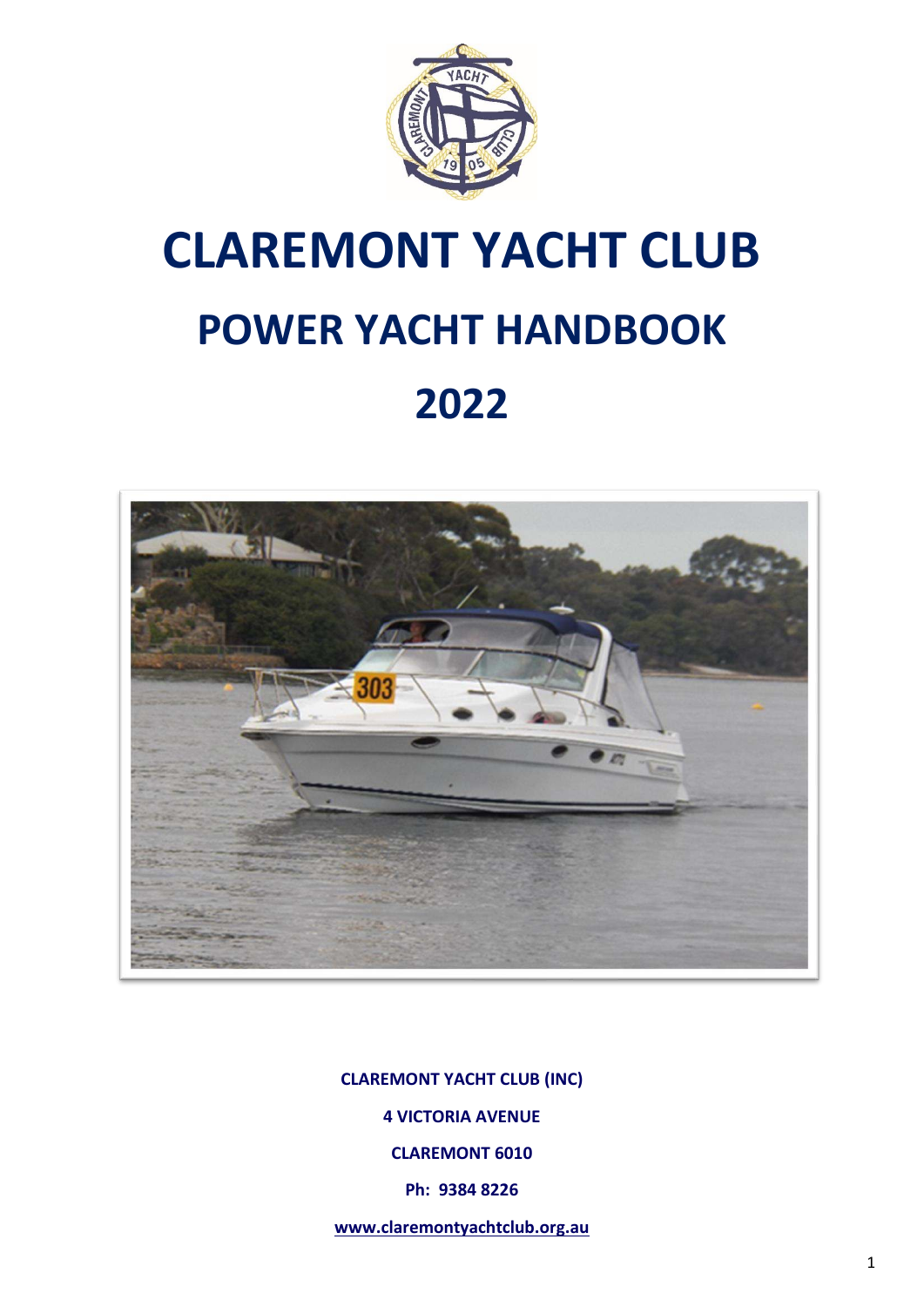### **FLAG OFFICERS**

| Commodore                    | Darren Chatfield           |
|------------------------------|----------------------------|
| <b>Vice Commodore</b>        | David Bovell               |
| <b>Rear Commodore Sail</b>   | Dominic Papaluca (Interim) |
| <b>Rear Commodore Dinghy</b> | Helen Ramsay               |
| <b>Rear Commodore Power</b>  | TBC                        |
| <b>Honorary Treasurer</b>    | lan Spencer                |

#### **GENERAL MANAGER**

| <b>Michael Cutler</b> | gm@claremontyachtclub.org.com |
|-----------------------|-------------------------------|
|                       |                               |

#### **RECEPTION**

Gerry Reidy **reception@claremontyachtclub.org.au** 

## **POWER COMMITTEE**

David Bovell

Matt Blackwell

Paul Dowding

Sandy Moyle

Paul Hodgson

#### CLAREMONT YACHT CLUB (INC)

4 VICTORIA AVENUE

CLAREMONT 6010 - 9384 8226 - [www.claremontyachtclub.org.au](http://www.claremontyachtclub.org.au/)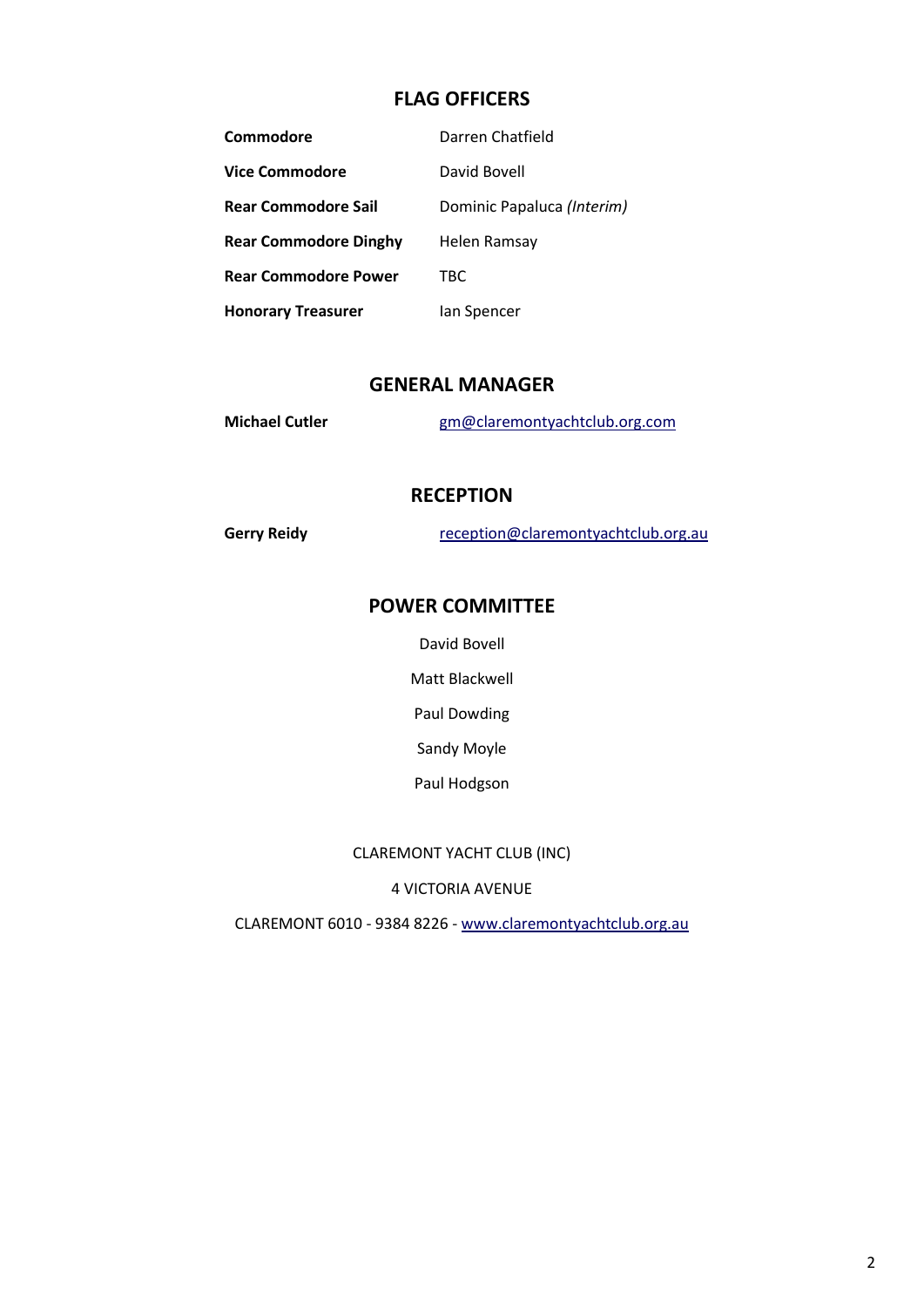# **EMERGENCY RESPONSE OUTLINE**

Primary Contact: PRINCIPAL RACE OFFICER - START BOX/START BOAT

| <b>Emergency Contacts:</b>                |                          |
|-------------------------------------------|--------------------------|
| <b>CLUB START BOAT</b>                    | <b>VHF 77</b>            |
| <b>WATER POLICE</b>                       | VHF 16, 9 & 67 9442 8600 |
| <b>FIONA STANLEY HOSPITAL</b>             | 6152 2222                |
| SIR CHARLES GAIRDNER HOSPITAL             | 9346 3333                |
| ST JOHN AMBULANCE                         | 9334 1222                |
| POISONS INFO CENTRE                       | 13 11 26                 |
| ENVIRONMENTAL INCIDENT HOTLINE            | 0419 904 910             |
| DEPARTMENT OF PLANNING AND INFRASTRUCTURE | 9431 1000                |
| MEDICAL/POLICE/FIRE EMERGENCY             | 000                      |
| MEDICAL/POLICE/FIRE EMERGENCY from mobile | 112                      |

## **EMERGENCY RESPONSE PLAN HIERARCHY**



## **Level 1 Emergency**:

Normally handled by a boat's skipper with assistance from other boats in the area. Boat to notify Primary Contact on VHF or 27 MHz.

## **Level 2 Emergency:**

Start/Safety Boats to assist. Call for other assistance as required.

## **Level 3 Emergency:**

Notify Water Police and Club.

## **DEFIBRILLATOR LOCATION: In the under croft on RH side near office door**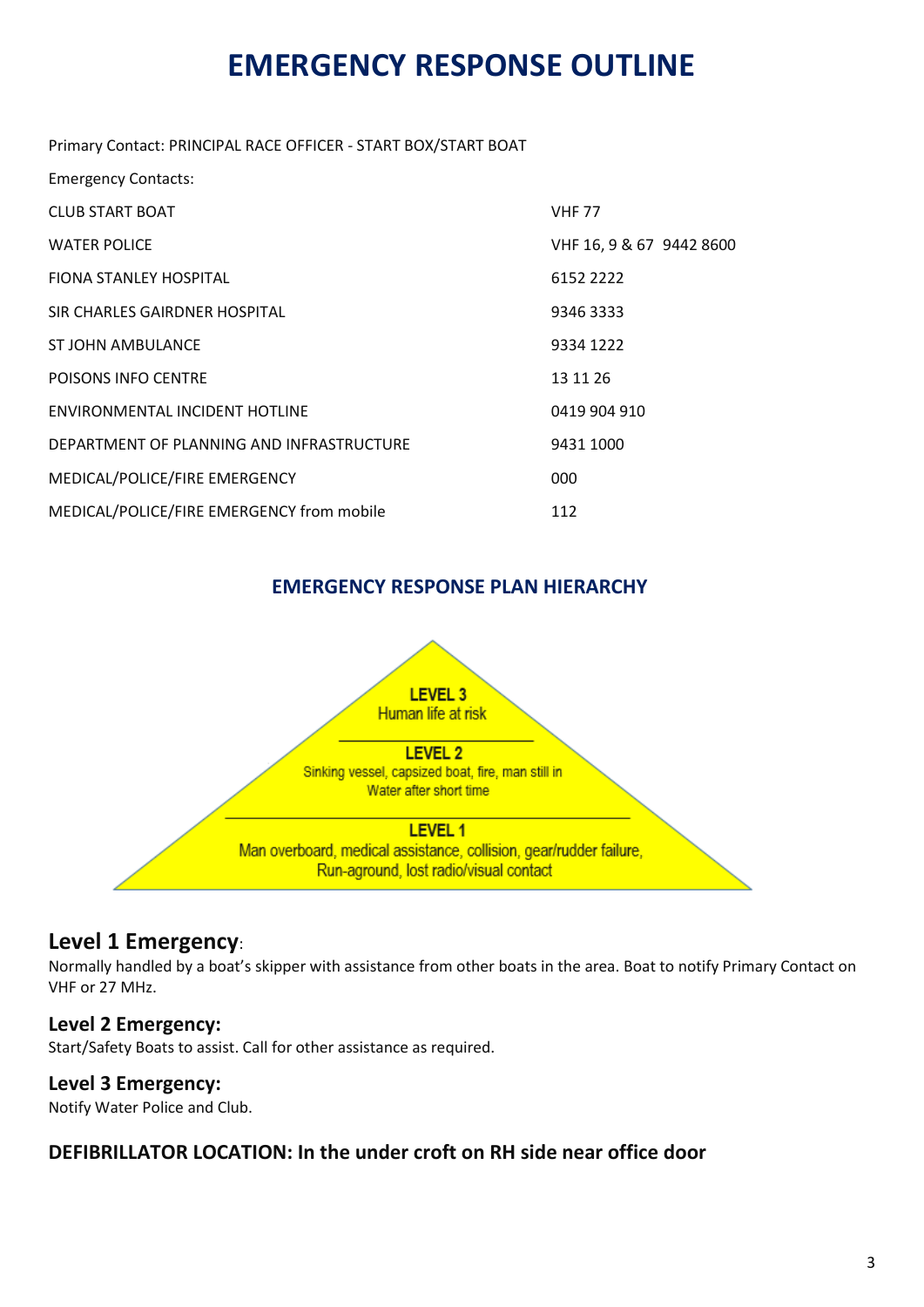

# **WHAT IS TIME TRIALLING?**

*WHAT FOSTER FRIENDSHIPS AND CAMARADERIE? WHAT BUILDS CONFIDENCE IN EVERY BOATER WHAT IS A ON WATER COMPETITION WHAT SHARPENS NAVIGATION SKILLS*

#### **A time trial event**

It is the sport where every power boat owner can compete and have a great time while learning more about boating and Navigation. It's a sure way to practice navigation and satisfy your competitive nature in a friendly environment. This is not a test of speed -It's a test of accuracy, it doesn't take a special boat, or high-priced electronics, all that is required is

#### **A Boat, A Compass, A Speedo, A Clock and a crew of 2**

Time trial events are similar to road rallies on the water. You don't remember road rallies? You don't have to. All you have to do is determine your arrival time at each point on a designated course. You do the calculations in advance and then run the course in your boat on the day of the contest with a navigator, clock and speedometer.

#### **The Result**

- A better understanding of your boat's performance
- Increased confidence in your boating skills.
- Expanded knowledge of the Swan River system.
- Lots of new friends, camaraderie and fellowship.
- The stories you'll share with fellow time trailers will rival any fish tail you may have heard.
- The chance to visit various yacht clubs on the Swan River.

#### **The Excuses we have heard them all**

- It sounds too complicated
- I don't know how it works
- I don't want to embarrass myself with all those "experts" out there
- My boat is too small, too big, too fast, too slow, too old etc, etc.
- What if the weather is bad?

We are here to help. Local Yacht Clubs hold contests on a regular basis; they also hold classes to help you sharpen your skills. Seasoned competitors share their knowledge of the sport and work with you until you know the ropes. Many act as mentors working one-on-one to help you develop your confidence. It won't be long before you are ready - and don't be surprised at how well you do! Power boaters of every skill level participate regularly Time Trial contestants compete in every type of boat - from outboards to cruising yachts. Contests are scheduled well in advance, but they are postponed when adverse weather conditions arise.

Enjoy new friends no matter what kind of contest you enter, rest assured that each offers camaraderie and fellowship. The "stories" you'll share while you wait for the scoring results will rival any fish tale you've heard. The folks you'll meet will share your love of the water and boats. And you'll have a chance to visit various yacht clubs in your area. If you want to learn some of the nuts and bolts of Time Trialling contact your nearest yacht club.

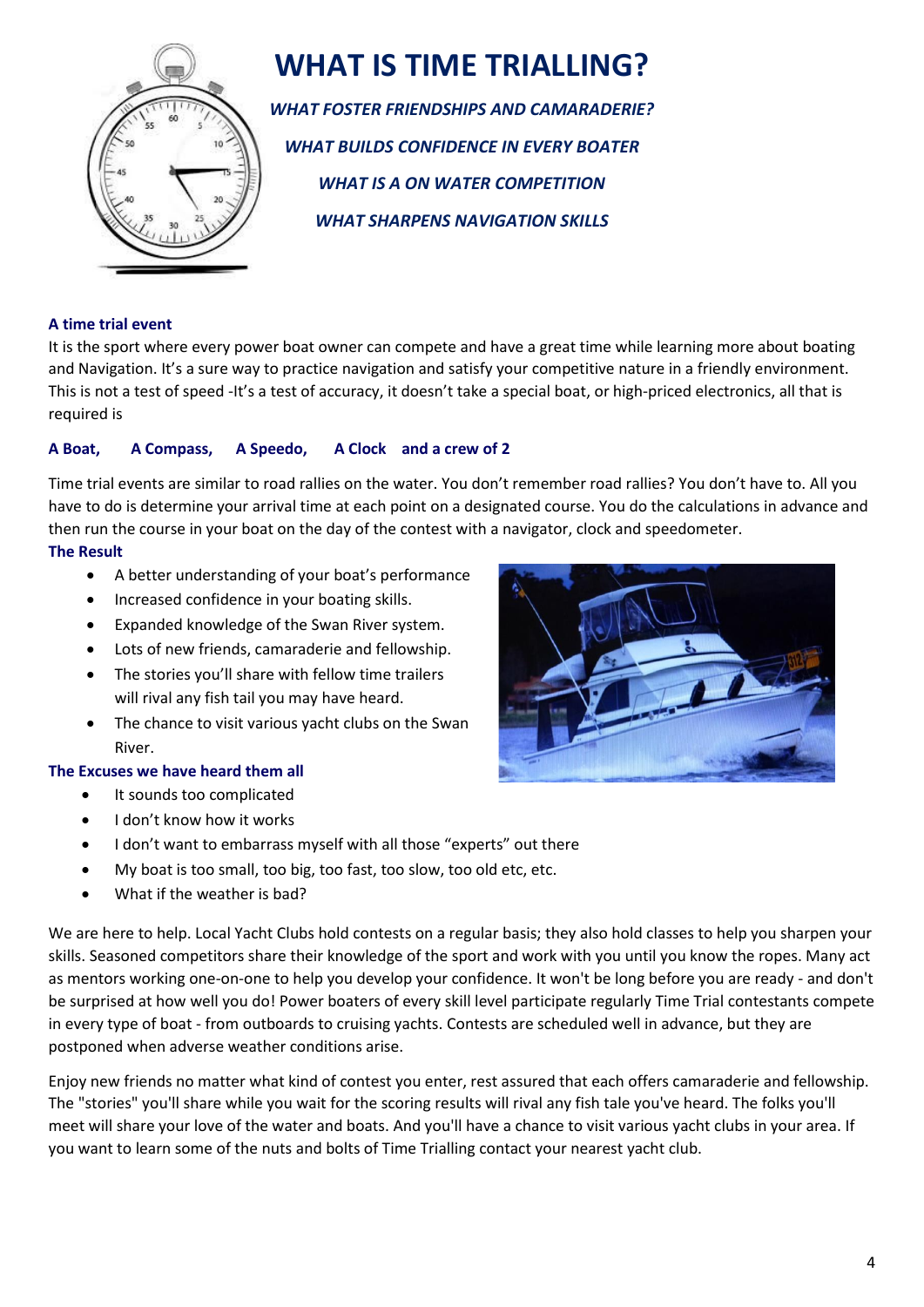# **POWER TIME TRIAL INSTRUCTIONS FOR BEGINNERS**

#### **A brief and practical guide on what is required to Time Trial in a Time Trial Event.**

#### **General Information**

Time Trialling can be undertaken by any craft capable of travelling at a speed between five and fifteen knots while under engine power. Time Trialling is good fun and an excellent opportunity for family participation on a Saturday afternoon. It is also a great opportunity to entertain guests and is a very social occasion both during the event and afterwards. Other benefits associated with Time Trialling include, using the boat in the winter months, improving boat handling skills and becoming familiar with local waters and navigational marks.

#### **Time Trial Objectives**

Attempt to accurately maintain a predetermined course between fixed marks on the river at a nominated speed and arrive at each mark at a predetermined time.

#### **Getting Started**

Prior to entering a Time Trial event, participants need to determine the most suitable speed for the boat to travel. Once determined, this information together with a nomination form is required to be provided to the Club Office. Having received this information, the Club Office will respond by supplying fixtures, instructions, start times, course sheets, charts detailing elapsed times between marks at various speeds and a time trialling number for your boat.

#### **Boat Equipment Required**

Participating boats are required to fly a club burgee, yellow racing flag, and display their time trialling number on the boat in a prominent position so as to be readily identified by check point teams. A second person apart from the skipper who can be wife, son, daughter or friend is designated as the navigator. It is necessary to have a minimum of two people aboard a time trialling boat. Another handy item is an accurate timing device and this can be a watch, clock, stopwatch or kitchen clock and it is suggested to have a facility to set the clock to accurate time. This can be achieved by ringing Telstra time (telephone 1194). A further aid is an instrument to determine the speed of the boat travel, namely a Speedo, GPS, or an engine rev counter will suffice.

#### **Course Time Calculations**

Having been supplied with a start time, charts showing elapsed times between marks and knowing your travelling speed it is now necessary to calculate at what time the boat is required to arrive at each mark of the course. These calculations are compiled by adding the time between marks at the nominated boat speed, (taken from the supplied charts) and adding them to the boat's start time. The calculations obtained are recorded and used during the event to check the progress of the boat at each mark.

#### *YOU ARE NOW READY TO TIME TRIAL IN AN EVENT.*

#### **Time Trialling Procedure**

Prior to the ten-minute gun it is necessary to establish a "take off mark" as it is a requirement for the boat when travelling through the start line to do so at its nominated speed. In order to achieve this objective a shore based, or spit post mark is selected (75 to 100 meters back from the start line). This becomes the "take off mark" and once identified, a timed practice run is taken from that mark to the start line. The elapsed time resulting from this exercise is then deducted from the start time to give the "take off time". It is also important to check prior to commencing these procedures that the timing equipment being used agrees with the correct official time (Telstra 1194).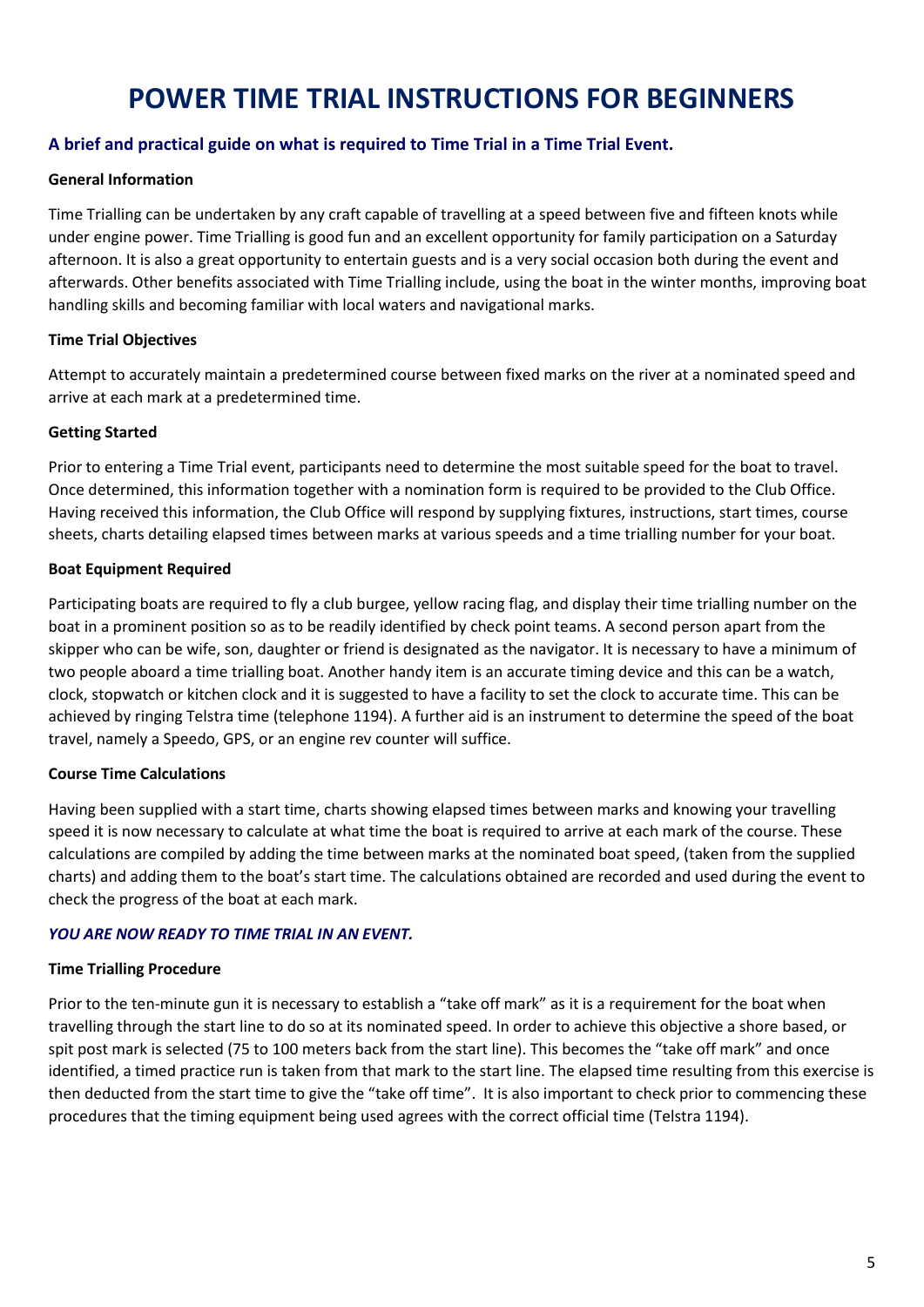#### **Starting Procedure**

As the "take off time" approaches the boat needs to be lined up at the selected "take off mark" so that exactly "on take-off time" the boat can be accelerated towards the start line and hence cross the start line at the correct start time and nominated speed.

#### **HAVING CROSSED THE LINE, YOU ARE NOW COMPETING IN THE EVENT.**

#### **Time Trialling On The Course**

The intention now is to proceed around the marks of the course arriving at each mark at the correct time as disclosed from the recorded calculations. You may find that to achieve accurate results it may be necessary to account for the effect the wind and tide will have on the speed of the boat and it may be necessary to make minor throttle adjustments to maintain the required boat speed over the ground. In order to have an accurate timing at a mark it is important to know that a boat is recorded as passing a mark when the leading edge of the bow passes at ninety degrees to the centre of the mark. A number of marks around the course will have been pre-selected by the Race Control Officer for the purpose of checking the time each boat actually passed the predetermined marks. The recording of these times is conducted by "check point crews" who may be stationed on the land or in boats on the river, and the recording of these times are collated and used for calculating the race results.

#### **Penalties**

Boats incur a penalty of one point for every second they are early or late at a checked mark. A Penalty of ten points can be incurred for a blatant change of course or speed and penalties of ten points for change of speed within fifty metres of a mark can also be incurred.

#### **Winner**

The winner of the Time Trial event is the boat that incurs the least number of points lost. Handicap results are also incorporated in the time trialling events run by the Club.

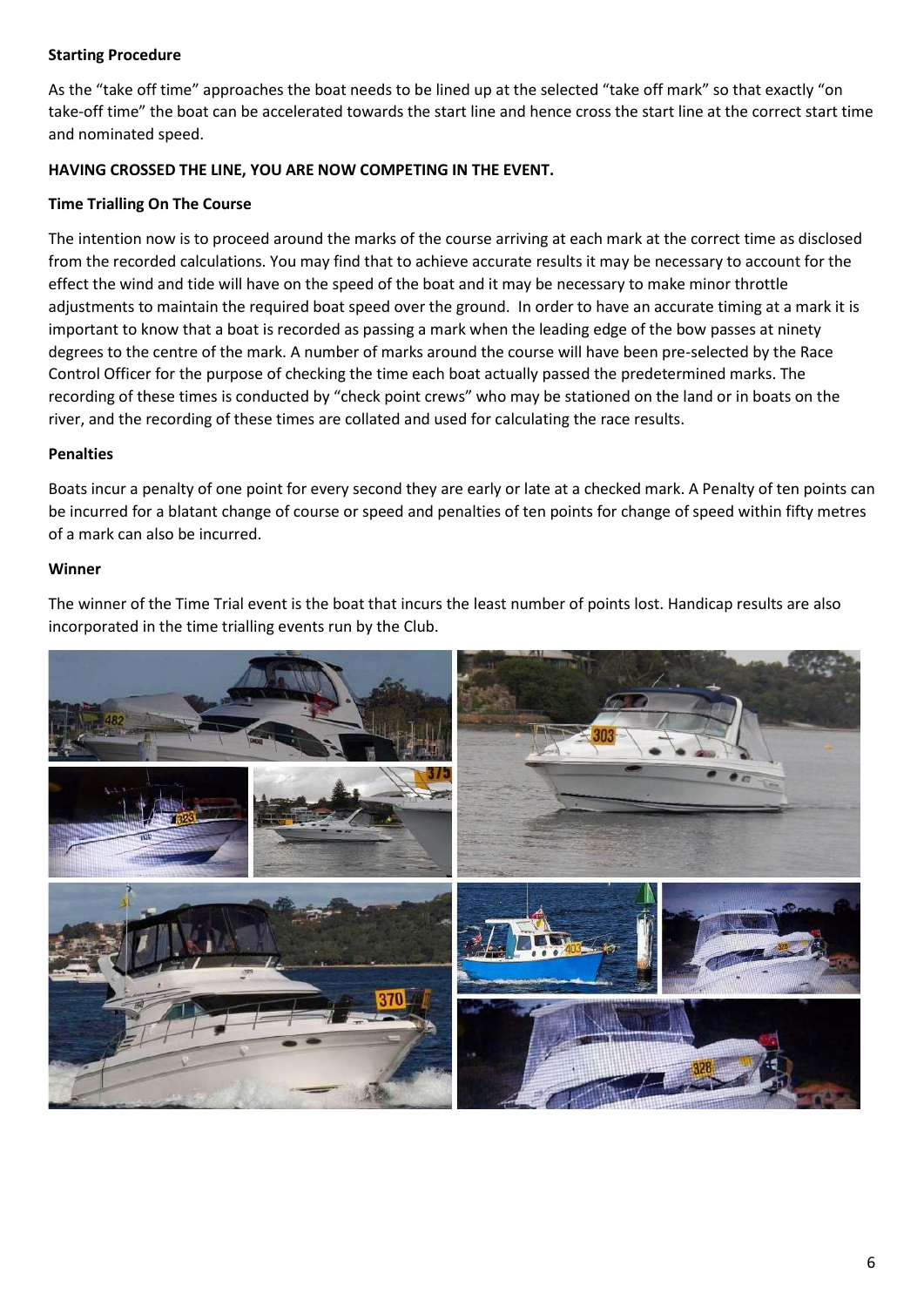# **THE COMPETITION SEASON**

There are three types of events on the CYC Time Trail calendar:

- 1. State Rounds/ Heats which collectively form the State Championship and are also counted by the clubs in their own club championship
- 2. Club Rounds/ Heats which collectively form each club's championship.
- 3. Special Events/ Invitation events which may be included in each club's championship

#### 1) **State Rounds**

There are five heats in the season (roughly one/month) that are operated by CPYC. The date will have been calendared by CPYC/ SRR and it is expected that the clubs will cooperate with the date set. A change is not impossible but will be more likely to be an acceptable proposition if a swap with another club is agreed between the clubs before proposing to CPYC. In previous years, postponements have occurred due to foul weather and for this reason a reserve date is also set in the calendar to rerun a postponed event.

At a state level, the administration and scoring of the State Championships is entirely with CPYC which may call on the clubs for assistance. The inclusion of the results within the club championship requires the club to score the results.

CYC will be required to provide 3 teams of volunteers to service checkpoints for all state heats

#### 2) **Club Rounds**

Typically, CYC events are diarised for a weekly competition during the season. This offers the club the opportunity of time trailers' participating in a minimum of ten rounds. CYC has in recent years competed on a fortnightly basis. Including Opening day, Lloyd Anderson, and Kylie Cup this provides the minimum 10-rounds championship for the club comprised of the results from five State Rounds and five club heats

In the main, the results for club rounds are collected by Royal Freshwater Bay Yacht Club (RFBYC) on behalf of CYC. CPYC will provide the results for all state heats. The collected results are input into "Checkpoint" the results and scoring system. (see Results and Scoring below)

CYC will be required to provide volunteers to service two checkpoints (see Check pointing below)

#### 3) **Special Events**

For CYC this includes Lloyd Anderson. Unlike State and Club rounds, Lloyd Anderson is entirely operated (set up, check pointed, scored and resulted) by CYC. Although not a "special event" as defined in this section, CYC's Opening Day may also necessitate being entirely operated by CYC as it may not coincide with an eventing date for RFBYC.

#### **Season Nomination**

Whereas it is terrific to have a long list of competitors at the beginning of the season, it is important to have an understanding of which crews will continue through the season and who will participate casually. The more definite we can be about the size of the fleet before each competing weekend, the more compact the start list and over-the-water fleet can be. 1 week prior to each round the Competitors will be contact and ask to nominate for the upcoming round

In past years each club's fleet at the beginning of the season has been used as the start list for all the club rounds – with the result that non-starting boats leave huge gaps in the over-the-water fleet in subsequent events and a number of competing boats with late in the day start times. A more compact fleet means that the overall event runs over a shorter period of time meaning that check pointers can finish earlier and that results and scoring can be wrapped up sooner.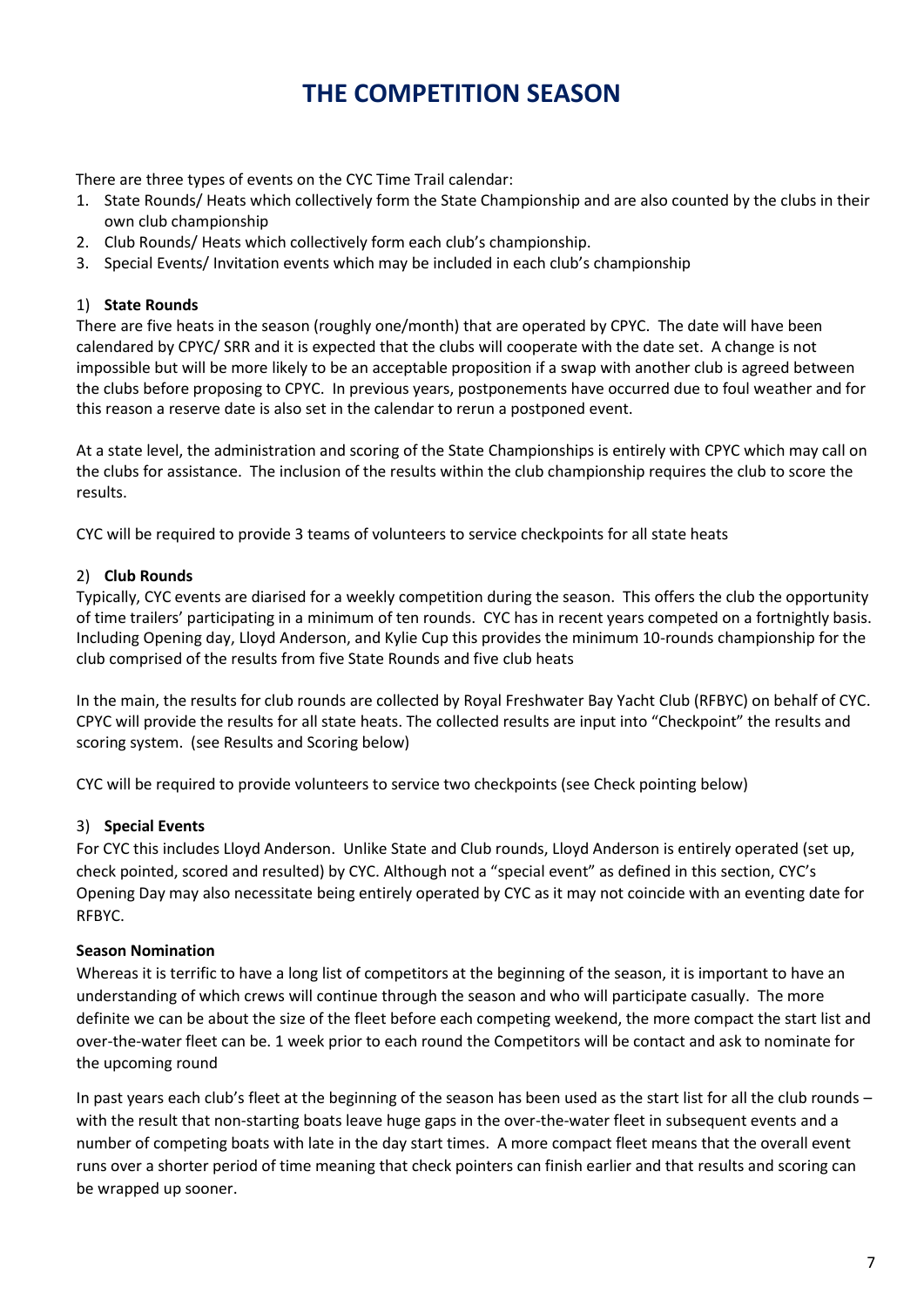There are some "die hard" crews that can be counted on each year but to field a fleet of 15+ boats each event will require a number of new crews to commit to the entire season.

Around February/ March each year (but not before the calendar is locked down by CPYC) the club needs to remind power members of the upcoming time trialling season. A simple letter or email that provides a season itinerary and requests nominations (casual or season-wide) should be sent out with members to respond. This letter should also lean on power members and pen holders, if not competing in the time trial, to nominate dates that they will be available for Check pointing. The letter needs to remind members that the club isn't a marina and succeeds only by the spirit of volunteering, service and participation. In simple terms, if you're a power boater who doesn't time trial then you are expected to checkpoint.

# **SAILING INSTRUCTIONS**

1**. RULES**: The event will be sailed under the Time Trialling Rules (as amended) of the CPYC of YWA, applicable at the event starting time and as modified by the Sailing Instructions. Elapsed Time Sheets and Start Time Sheets form part of these Sailing Instructions. Elapsed Time Sheets take due account of restricted speed areas. A copy of the rules will be available for perusal by competitors on the YWA website Course,

2. **FLAGS**: Every competing power yacht shall fly its club burgee over the Power Yacht competition class flag. (Yellow rectangle flag) The protest flag is International Code Flag B. (red Flag)

3. **NUMBERS**: CYC provides and issues competition numbers to all club members competing. Competitors are required to return their numbers to the office when their season is finished. This enables the club to redistribute to new participants at the beginning of each season. Competitors should be asked to nominate their previous season competition number. Ideally, competitors who have participate in previous seasons should be reassigned their previous numbers.

4. **JETTIES**: Power Yachts are subject to the competition rules from the 10-minute signal and must leave jetties and moorings at least 10 minutes before their respective start time. After finishing power yachts must keep clear of the finishing line. Power yachts are requested to refrain from making practise starts while the start boat is in the process of anchoring in position. TRIAL RUNS UP TO THE START LINE OR ON ANY PART OF THE COURSE ARE NOT PERMITTED AFTER THE TEN-MINUTE SIGNAL.

5**. NOMINATED SPEED**: Minimum 5knots to a maximum of 15knots, each power yacht shall compete at the speed normally nominated in club events. After the closing of entries, no changes of nominated speeds will be accepted.

6. **START AND FINISH LINE**: Will be as per course sheet and in accordance with Definition 4A ii of the CPYC Rules. The start is either an imaginary extension of the line joining the two fixed marks indicated in the sailing instructions and within the limitations of the inner and outer extremity buoys or a line between the signal mast of the start boat and a mark of the course as close as practicable at right angles to the approach line to the next ark of the course or as prescribed in the sailing instructions

 7. **STARTING INSTRUCTIONS**: a) An orange on station flag may be hoisted when the start boat is on station. b) Ten minutes before the start a warning gun may be fired and the class flag raised. c) Five minutes before the start the preparatory flag, International Code flag P may be hoisted and a gun fired. d) At the actual start time a gun may be fired and the class and preparatory flags may fall. e) Each power yacht shall start on its allotted time. i) When starting power yachts shall be travelling at their nominated speed, or restricted speed if applicable, on a course approximately 90 degrees to the start line.

8. **RESTRICTED SPEED AREAS**: Where there is a speed restriction it shall be designated on the course sheet and those power yachts with a higher nominated speed shall travel at the designated speed from the mark immediately preceding to that shown.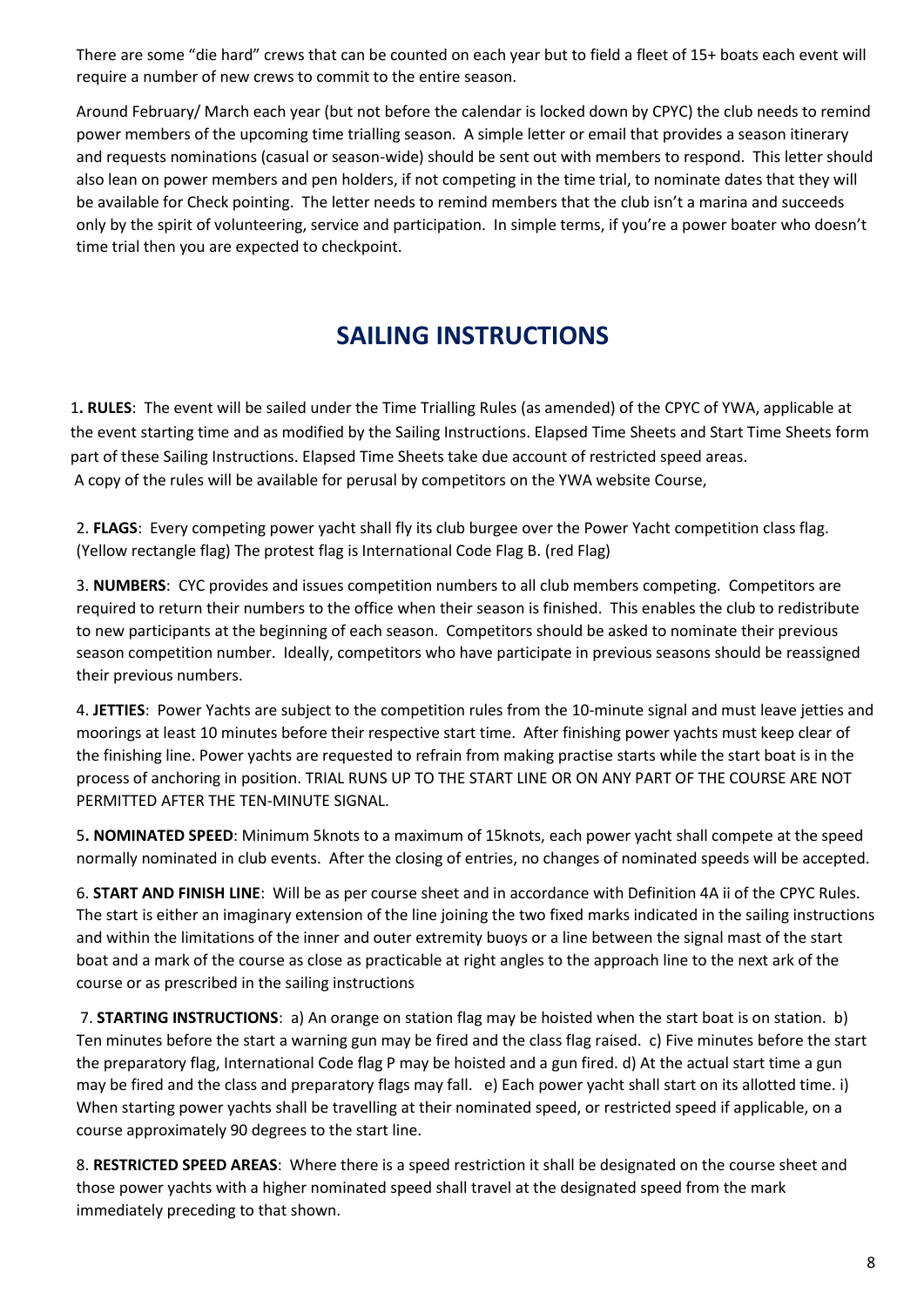9. **CHECK POINTS**: May be at the start and finish and at any fixed mark on the course.

10. **PENALTIES:** Shall be in accordance with APPENDIX 2A of the CPYC Rules

11. **ENTRIES**: All pre nominated members will be automatic entries in the club championship series. Competing members will be contact prior each round of the series to confirm participation

12**. CONDUCT**: A power yacht shall steer a proper course, rounding or passing the series of marks on the required side and in the correct order as specified in the sailing instructions. If, after starting, a power yacht initially rounds or passes a mark of the course, other than a starting mark, on the wrong side, it must return and round or pass it on the same side before rounding or passing it on the correct side, or be disqualified.

13. **PROTESTS**: (State Rounds only) Any protest shall be signified as soon as practicable by displaying International Code Flag B on the protesting yacht until the finish of the event and notifying the finishing line check boat by hailing immediately after finishing. A written protest accompanied by a fee of \$25.00 must be lodged with the officials within one hour of the protesting yacht's finish or, if the protest is against time calculations, within 30 minutes of the announcement of results. Protests will be heard in accordance with CPYC Rules as soon as possible and in any event within 14 days of lodgement.

If a competitor protests against the recorded time at a check point, the Regatta Control Officer, after considering all relevant information, may at his discretion: Amend the result as proven. Let check point recording stand. Average points for the competitor. Disqualify the check point. Should the protester disagree with the Redresser's decision this person still has the right to a full protest hearing in accordance with the PYC rules. The fee accompanying the protest form may be refunded at the discretion of the protest committee.

14. **GENERAL NOTES**: a) Telstra's Dial-it service time (1194) time signal is to be used as official regatta time. b) Substitutions:

1) No substitution of a skipper for a state championship heat will be allowed.

2) Any substitution of power yacht, skipper or crew shall be subject to the approval of the Race Control Officer.

3) Requests for any substitution must be made to such officer not less than one hour prior to the start times of such events where substitution is required.

 4) Any substituted power yacht which is not already nominated for the event shall carry the same competition number, compete at the same speed and start at the same time as the original entry.

 5) Power Yachts already nominated for the championship division of the event may be substituted for a previously nominated team member who is unable to compete, providing that due notice is given and permission granted.

c) Radar speed checking and/or video tape equipment may be used as evidence of breach of any rule or sailing instruction.

15. **RESULTS**: Results shall be announced at the host club as soon as practicable after each event. Detailed result sheets for each individual clubs' competitors will be issued to team captains immediately after the announcement of results. Overall result sheets will be displayed at the host club.

16. **COMPLIANCE**: a) Each power yacht shall comply with and carry the required equipment in accordance with the Department of Transport regulations. b) Every competing Power Yacht shall comply with the minimum requirements of the Power Yacht Committee of the Yachting Association of Western Australia Inc.). c) Every Power Yacht is to monitor 27.94 (Club Events channel) from the 10-minute gun and for 10 minutes after their finish.

17**. INDEMNITY**: Neither the Power Yacht Committee, the Yachting Western Australia (Inc.), nor the host club nor any officer or official of the aforesaid committee association or club shall be responsible for any personal injury or damage to property arising from any cause whatsoever. Participating in the event shall be deemed an acceptance of this indemnity. However, any accident involving personal injury or damage to property howsoever arising shall be reported immediately to the Regatta Control Officer or an officer of the Association.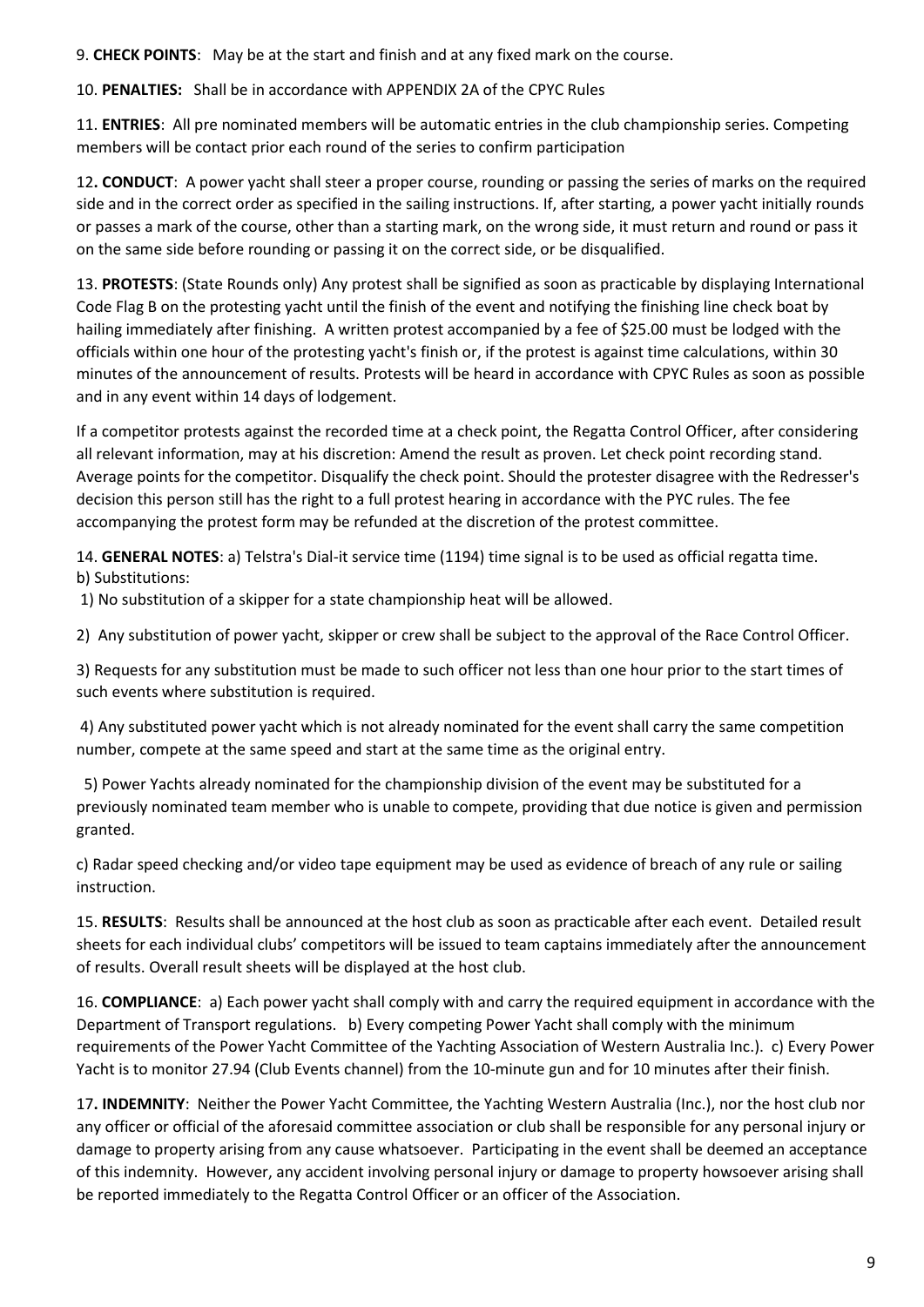18. **RESPONSIBILITY**: It shall be the sole responsibility of each power yacht skipper to decide whether or not to start or continue to compete.

19. **FAIR TACTICS**: No power yacht skipper or crew shall indulge in offensive behaviour, verbal or otherwise, with any official involved in the event. A competitor may be disqualified under this rule in the case of a clear-cut violation of the above principles and only when no other rule applies.

20. **SCORING SYSTEMS**: The scoring systems for both championship and consistency events shall be in accordance with the CPYC Rules.

21. **HANDICAPS:** Variable handicaps shall be in accordance with Appendix "A" attached.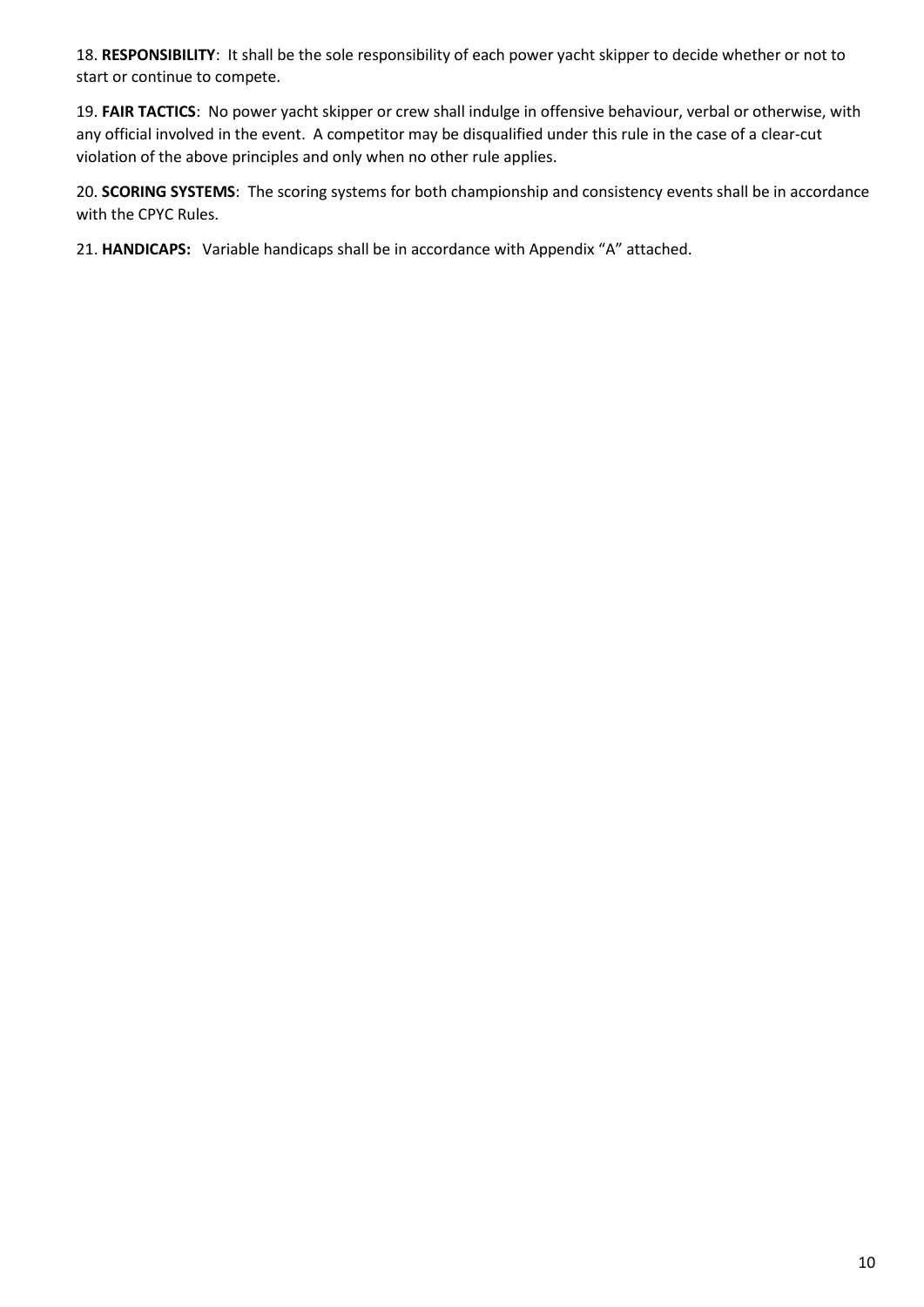# **VARIABLE HANDICAPPING SYSTEM**

## "Appendix A"

## **Applicable to all events**

This handicapping system is performance based and is a reflection of a competitor's best performances during the competitor's last 5 starts, where the craft has started, sailed fairly around the course set for the day and passed through the finish line without disqualification.

From the most recent 5 performances the best 3 performances for a craft are averaged giving the boat its calculated handicap.

Your handicap is your average points lost per mark as described below.

The performance of a craft on any day is measured by dividing the total number of points lost during a boat's rounding of the course, by the number of manned check points i.e. if there are 8 check points and the competitor loses 30 points the performance for the day will be 30 divided by 8 which equals 3.75 assuming that no more than 5 points is lost on any one checkpoint. The best performances will be the lowest figures after making the above calculations.

Where a competitor loses more than 5 points at any manned checkpoint then for handicap calculation purposes only, the points lost at that mark will be reduced to 5.

| Performance No           |      |     |     |      |     |
|--------------------------|------|-----|-----|------|-----|
| <b>Event Performance</b> | 3.75 | 2.5 | 4.U | 2.25 | 2.6 |
| <b>Best Performance</b>  |      |     | *   |      |     |
| Handicap                 | 2.45 |     |     |      |     |

#### **Sample Calculation of Handicap:**

The manned checkpoint average is the handicap. When the boat completes performance 6 then Performance No1 is deleted from the calculations

If performance No. 1 was being used to average the best 3 performances then when performance No. 6 is Recorded the elimination of performance No. 1 creates a recalculation of the handicap.

If performance No. 6 was better than the best 3 average in adding No. 6 to the list and deleting No. 1 then If performance No.6 was worse than the average (handicap) then elimination of No.1 when being used to Calculate the average will either not change the average or will increase the average. The average will be Unchanged if performance No.1 is equal to another performance not being used to calculate the average.

The same recalculation occurs with performance No.7 and so on. So, we now have an up to date calculation of recent performance by all those who have completed 5 events. Boats without handicap or performance will be assessed by the handicapper. There are further rules for boats with less than 5 performances when handicaps are given

Boat handicaps will be revised at the handicapper's discretion. The maximum initial handicap will be 3.0 and the Minimum zero for vessels whose nominated speed is 8 knots or above. The maximum initial handicap will be 4.0 And the minimum zero for vessels which cannot achieve a maximum speed of 8 knots or above.

Application of Handicap: - Your handicap is multiplied by the number of manned check points on the course of the day

And then subtracted from the points lost during the round. If the result is a negative figure you have performed better than

Your handicap, if the result is a positive figure you have performed worse than your handicap.

#### **Example 1:** Example 2: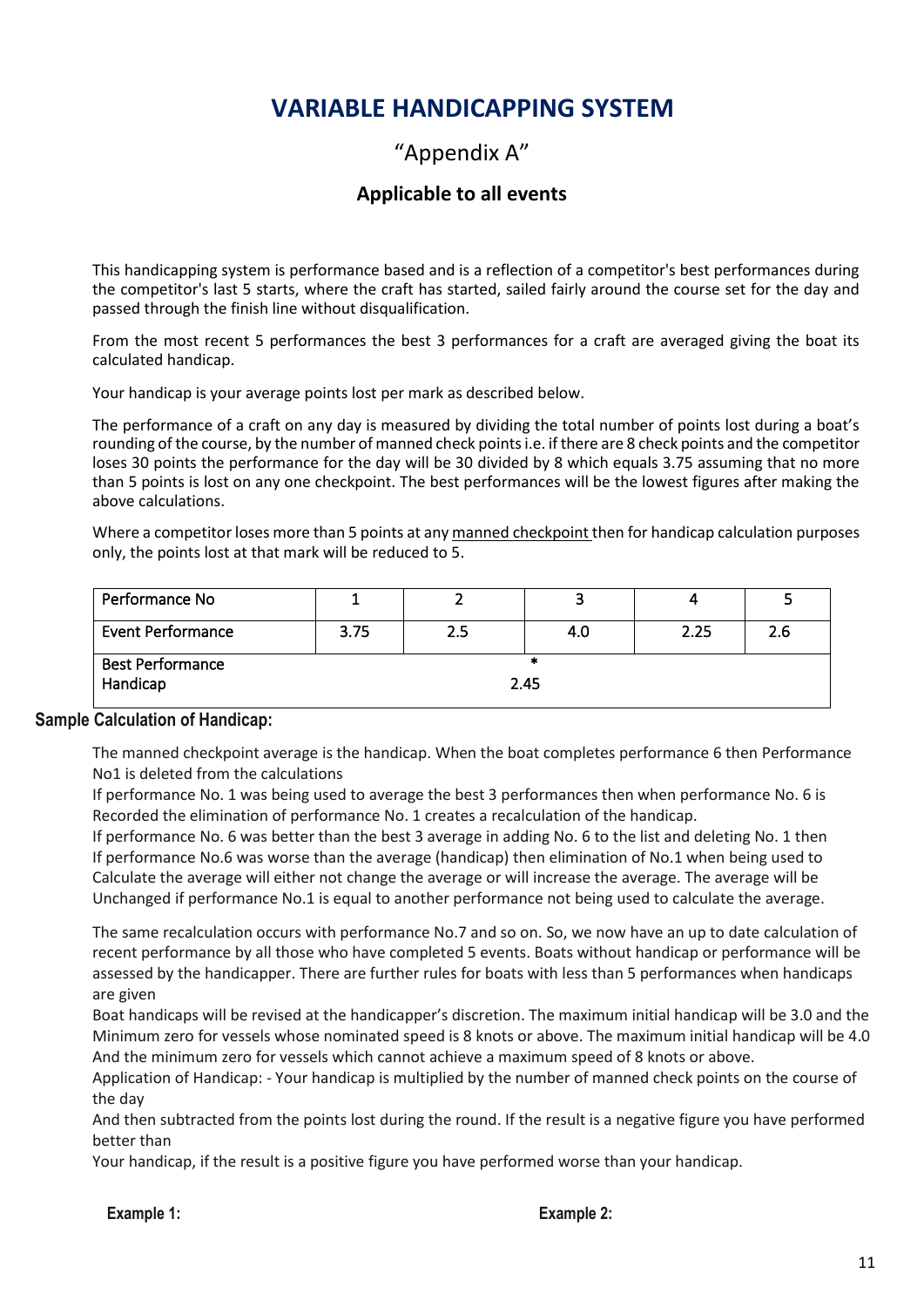| Manned Checks 9 |                                             | Manned Checks |                                             |
|-----------------|---------------------------------------------|---------------|---------------------------------------------|
| Handicap        | 2.2 per check point $(2.2 \times 9 = 19.8)$ | Handicap      | 1.2 per check point $(1.2 \times 9 = 10.8)$ |
| Points Lost     | 20                                          | Points Lost   | 10                                          |
| Calculation     | 20 - 19.8 (handicap) = $+0.2$               | Calculation   | 10 - 10.8 (handicap) = $-0.8$               |

| anned Checks |                                             |
|--------------|---------------------------------------------|
| andicap      | 1.2 per check point $(1.2 \times 9 = 10.8)$ |
| pints Lost   | 10                                          |
| alculation   | 10 - 10.8 (handicap) = $-0.8$               |
|              |                                             |

 The +0.20 in Example 1 and -0.8 in Example 2 are the adjusted points scores which are compared with other boat Performances and the lowest score shall be the winner on handicap. Example 2 is a better performance than example 1.

# **CONSISTENCY EVENTS**

A "consistency event" means consistency in attendance and performance of the boat. Consistency will be decided by the highest number of points totalled over all events.

Consistency points are awarded as follows: One point for starting in a consistency event and one point for completing the course for that event. Ten points are awarded to first place, reducing to zero for eleventh place.

When two or more boats score the same number of points, they shall each be awarded consistency points for that place whilst the points for the next places shall not be awarded. eg: If three boats finish equal first, each shall receive 12 points and the next boat 9 points (the points for fourth place).

Any power yacht disqualified in a consistency event shall lose all consistency points for that event.

| PLACE | PLACE POINTS | <b>START POINTS</b> | <b>FINISH POINTS</b> | <b>TOTAL</b> |
|-------|--------------|---------------------|----------------------|--------------|
|       | 10           |                     |                      | 12           |
|       | റ            |                     |                      | 11           |
|       |              |                     |                      | 10           |
|       |              |                     |                      | q            |
|       |              |                     |                      |              |
| n     |              |                     |                      |              |
|       |              |                     |                      | h            |
| 8     |              |                     |                      |              |
| 9     |              |                     |                      |              |
| 10    |              |                     |                      |              |
| 11    |              |                     |                      |              |
|       |              |                     |                      |              |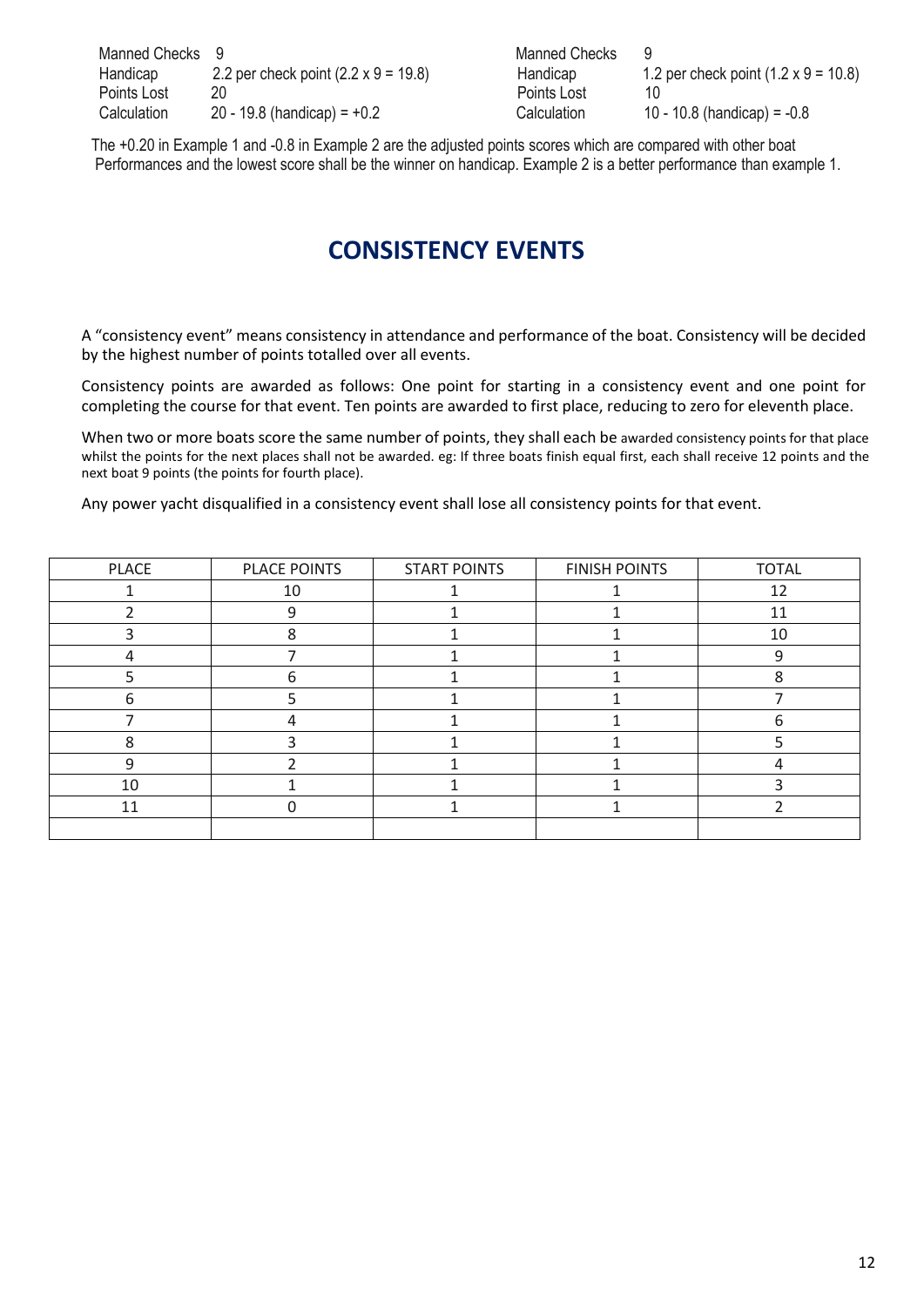# **POWER YACHT COMPETITION**

The fortnightly competition will consist of one fleet of up to twenty boats. In the event that there are more than 20 boats competing, there will be 2 fleets selected with prizes for 1st, 2nd and 3rd in each fleet.

#### **1. Each Event**

There will be a pennant for lowest points lost, together with 1st, 2nd and  $3<sup>rd</sup>$  calculated in accordance with the variable handicap system.

#### **2. Annually**

#### 2.1 **Consistency** Most consistent as described above

 2.2 **Club Championship** Determined by the same method as for consistency except it is based Contents upon the outright result (no handicap).Least points lost over all events

#### 2.4 **Trophies Awarded Annually**

Club Champion, 2nd and 3rd outright

Most Consistent, 2<sup>nd</sup> and 3<sup>rd</sup>

Commodores Award for Outright on Open day

Rear Commodores Award best consistency result on Open day

Most Improved Skipper

Golden prop Award

Nyalla (award to the crew who competes in all event through the season)

# **TIME TRIAL EXCEL COUNTDOWN TIMER**

## **Instruction Sheet**

- 1 Computer Running Microsoft Excel
- 2 Do not have any applications running in the back ground turn them off
- 3 Reset the time on your computer to Telstra time to the second

Ring 1194 for Telstra time (I recommend doing this no more than 1 hour before the event)

4 Select the excel Document for your nominated speed 5 to 12 knots copy it to your computer, when opening the document enable Macro's to run

5 Enter your start time in to cell E4 (14:10:15) Hour: Minute: Second

The Prestart Time is preset at 45 seconds (cell F4) you can change the prestart time if required

| Real Time at | Leg  |  |  |
|--------------|------|--|--|
| Mark         | Time |  |  |
|              |      |  |  |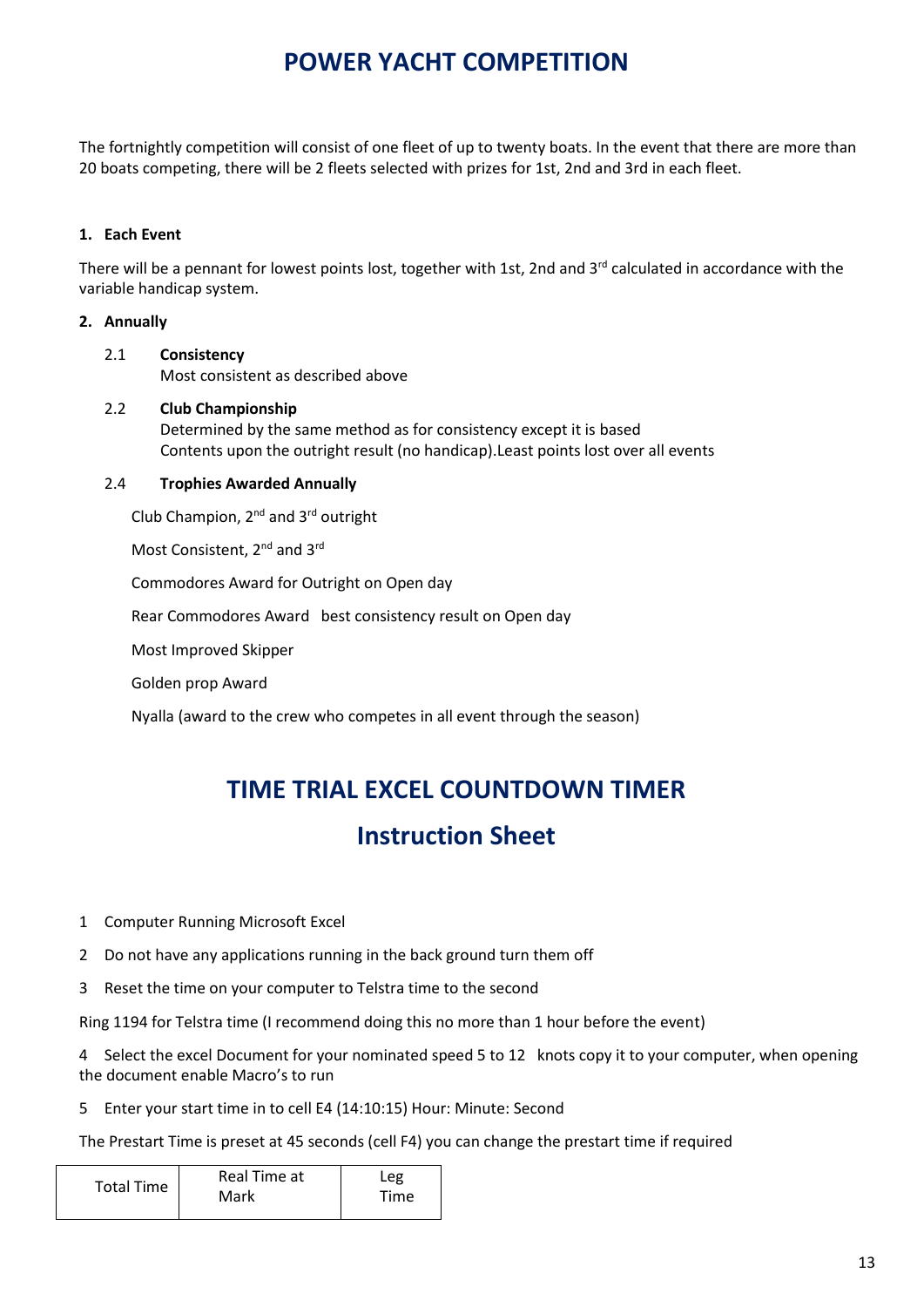6 The programme will automatically start to countdown

Firstly, to your prestart time, start time and then each mark on the course.

7 When you have finished the course enter "0" and press enter in cell E4 this will stop the time from running

# **HOW TO CHECK POINT**

- You will need a minimum of two people to be able to man a check point correctly
- You will need a pair of binoculars and a pencil to record the times
- If you have a land base check point, ensure you bring along chairs and refreshments as you will be there for a few hours
- Check point bags are to be collect from the bar for club events or when it's a state heat and you have a land base checkpoint, the courier boat will drop off at the CYC fuel jetty and will return to the jetty and pick them up . If you have a water base checkpoint the courier boat will bring out your bag and collect from you after the last boat passes your check point
- In the bags are a stop watch set correctly for the race you are timing **Don't** change the time. There will be a time sheet and instruction on how to line up your check point. You need to read these before proceeding to your check point. There may be other items in the bag including a tape recorder.
- Position yourself at 90 degrees to the mark you are checking. Maps or pictures are usually provided with the instructions to ensure you are in the correct position. For those doing a water base check point it is advisable to position yourself at least 100 metres away from the mark as the wake from competing boat can make it uncomfortable



- At the time indicated on the check sheet, start the tape recorder, you should now be ready to start recording the time of the boats as they pass your checkpoint
- As the boat approaches the mark you should note the race number, the race number is the 3 digit number on a yellow board usually on the bow rail or on the side of the boat ( not the boat registration ) The check point sheet shows the hour and minute when a power yacht is due to arrive. When the sighter identifies a power yacht's number, find it on the sheet, and when the boat is about 10 seconds from the mark state the countdown calling out the time with the minute and seconds e.g.: 58: 47,48,49,50'51 etc., and on the second of arrival it should be written alongside the minute. If the minute of arrival is different from that shown on the sheet then add a comma after the second, and the correct minute after it.